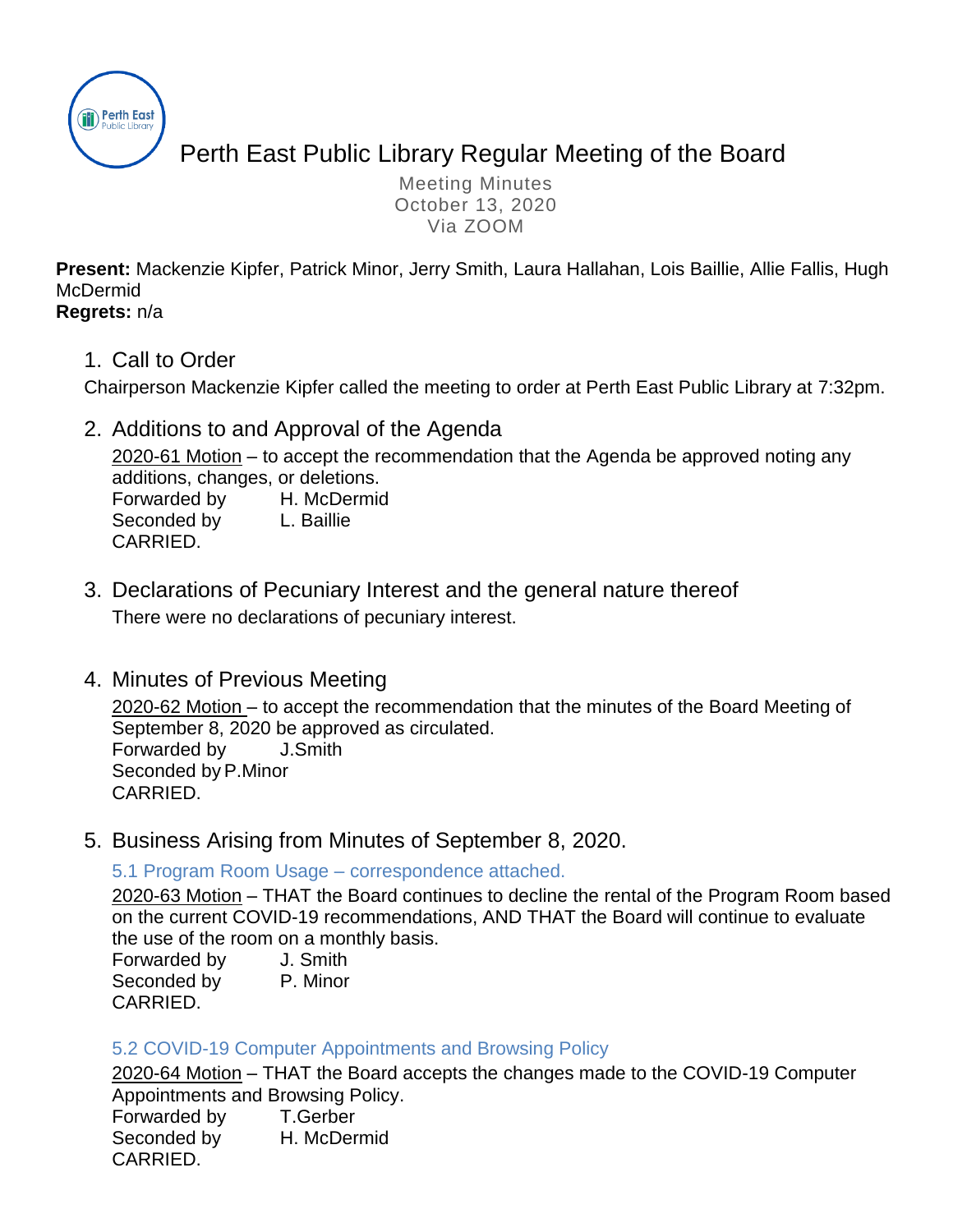#### 5.3 VLAN costs – verbal report from CEO

2020-65 Motion– THAT the Board receives the verbal report from the CEO on the updated VLAN costs as information.

Forwarded by L. Hallahan Seconded by P. Minor CARRIED.

#### 6. Delegations

None.

#### 7. Correspondence

- 7.1 Optimist Club thank you card for book donation.
- 7.2 City of Stratford PLOW Van Purchase Tax Rebate

7.3 Maggie Martin, Transit Project Coordinator – PC Connect bus stop at PEPL.

7.4 Milverton Business Association – Christmas on Main 2020

7.5 Halee McCann – 2020 CATYO Event – Virtual

7.6 Community Emergency Support Fund – 2nd round of funding, application open. 2020-66 Motion to receive correspondence as information.

Forwarded by T. Gerber

Seconded by L. Baillie CARRIED.

8. Finance Report

#### 8.1 Year-to-Date Reports

2020-67 Motion THAT the un-audited September Year-to-Date Reports be received as information.

Forwarded by P. Minor Seconded by J. Smith CARRIED.

#### 8.2 Accounts Payable

2020-68 Motion THAT the September informal listing of Accounts Payable be received as information.

Forward by L. Baillie Seconded by L. Hallahan CARRIED.

### 9. CEO's Report

#### 9.1CEO's Report

2020-69 Motion to receive the CEO's report as information.

Forwarded by H. McDermid Seconded by P. Minor CARRIED.